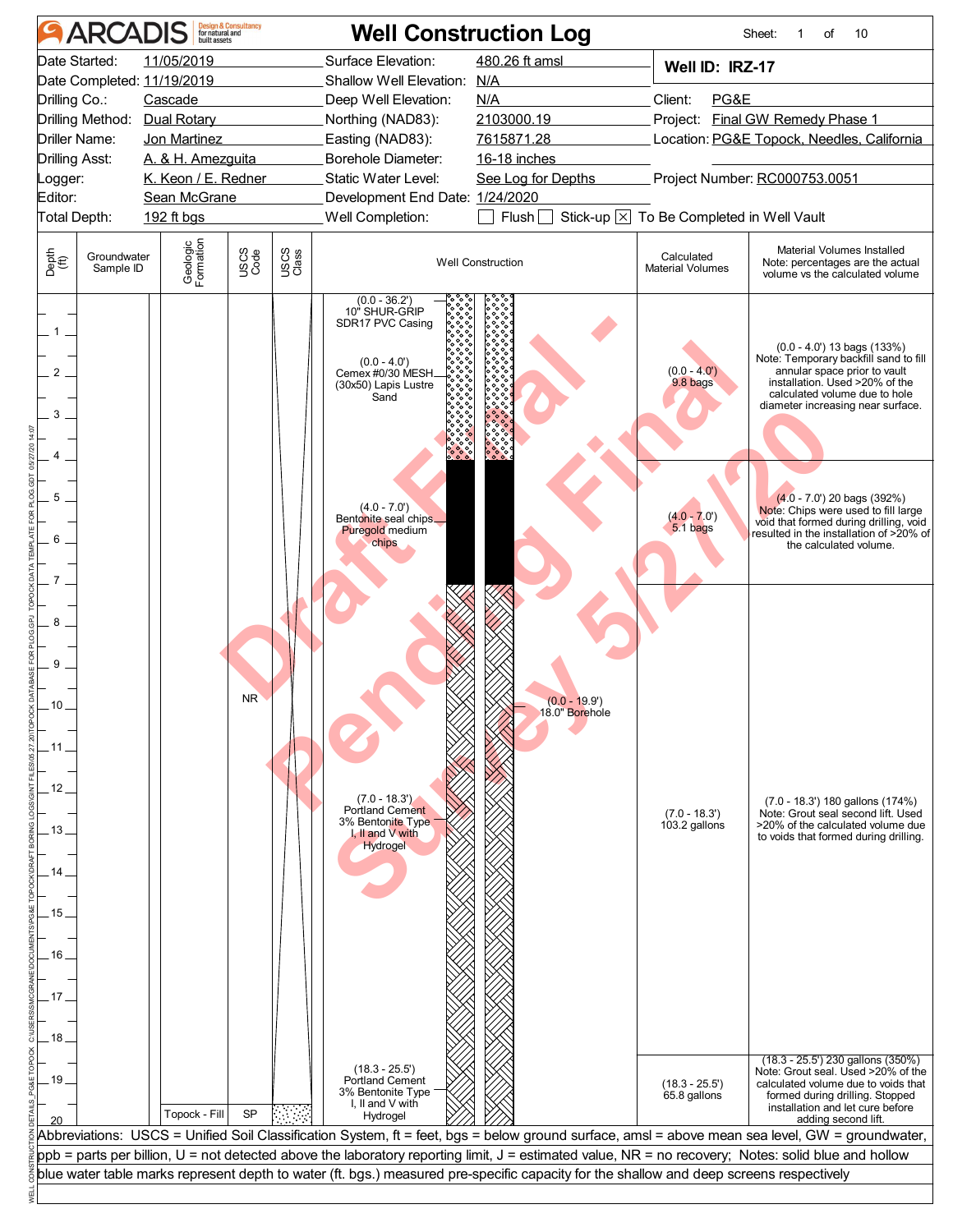|                       | <b>ARCADIS</b>           |                                 | <b>Design &amp; Consultancy</b><br>for natural and |               | <b>Well Construction Log</b>                                                                                                                        |                                   |                                          | Sheet:<br>2<br>of<br>10                                                                                                                         |
|-----------------------|--------------------------|---------------------------------|----------------------------------------------------|---------------|-----------------------------------------------------------------------------------------------------------------------------------------------------|-----------------------------------|------------------------------------------|-------------------------------------------------------------------------------------------------------------------------------------------------|
|                       | Date Started:            | 11/05/2019                      |                                                    |               | Surface Elevation:                                                                                                                                  | 480.26 ft amsl                    | Well ID: IRZ-17                          |                                                                                                                                                 |
|                       |                          | Date Completed: 11/19/2019      |                                                    |               | N/A<br>Shallow Well Elevation:                                                                                                                      |                                   |                                          |                                                                                                                                                 |
| Drilling Co.:         |                          | Cascade                         |                                                    |               | Deep Well Elevation:                                                                                                                                | N/A                               | Client:<br>PG&E                          |                                                                                                                                                 |
|                       | Drilling Method:         | Dual Rotary                     |                                                    |               | Northing (NAD83):                                                                                                                                   | 2103000.19                        |                                          | Project: Final GW Remedy Phase 1                                                                                                                |
| Driller Name:         |                          | Jon Martinez                    |                                                    |               | Easting (NAD83):                                                                                                                                    | 7615871.28                        |                                          | Location: PG&E Topock, Needles, California                                                                                                      |
| <b>Drilling Asst:</b> |                          | A. & H. Amezguita               |                                                    |               | Borehole Diameter:                                                                                                                                  | 16-18 inches                      |                                          |                                                                                                                                                 |
| Logger:               |                          | K. Keon / E. Redner             |                                                    |               | Static Water Level:                                                                                                                                 | See Log for Depths                |                                          | Project Number: RC000753.0051                                                                                                                   |
| Editor:               |                          | Sean McGrane                    |                                                    |               | Development End Date: 1/24/2020                                                                                                                     |                                   |                                          |                                                                                                                                                 |
| Total Depth:          |                          | 192 ft bgs                      |                                                    |               | Well Completion:                                                                                                                                    | Flush                             | Stick-up X To Be Completed in Well Vault |                                                                                                                                                 |
| Depth<br>(ft)         | Groundwater<br>Sample ID | Geologic<br>Formation           | USCS<br>Code                                       | USCS<br>Class | <b>Well Construction</b>                                                                                                                            |                                   | Calculated<br><b>Material Volumes</b>    | Material Volumes Installed<br>Note: percentages are the actual<br>volume vs the calculated volume                                               |
| $.21 -$               |                          | Topock - Fill                   | <b>SP</b>                                          |               | (0.0 - 36.2')<br>10" SHUR-GRIP<br>SDR17 PVC Casing                                                                                                  |                                   |                                          |                                                                                                                                                 |
| 22.                   |                          |                                 |                                                    |               | $(18.3 - 25.5')$                                                                                                                                    |                                   |                                          | (18.3 - 25.5') 230 gallons (350%)<br>Note: Grout seal. Used >20% of the                                                                         |
| $23 -$                |                          | Topock -<br>Fluvial<br>Deposits | <b>SM</b>                                          |               | Portland Cement<br>3% Bentonite Type                                                                                                                |                                   | $(18.3 - 25.5)$<br>65.8 gallons          | calculated volume due to voids that<br>formed during drilling. Stopped                                                                          |
|                       |                          |                                 |                                                    |               | I. II and V with<br>Hydrogel                                                                                                                        |                                   |                                          | installation and let cure before<br>adding second lift.                                                                                         |
| 24                    |                          |                                 |                                                    |               |                                                                                                                                                     |                                   |                                          |                                                                                                                                                 |
|                       |                          |                                 |                                                    |               |                                                                                                                                                     |                                   |                                          |                                                                                                                                                 |
| $25 -$                |                          |                                 |                                                    |               | $(24.5 - 25.5')$<br>Centralizer                                                                                                                     |                                   |                                          |                                                                                                                                                 |
|                       |                          | Topock -                        |                                                    |               |                                                                                                                                                     |                                   |                                          |                                                                                                                                                 |
| 26                    |                          | Fluvial<br>Deposits             | <b>ML</b>                                          |               | $(25.5 - 26.9')$<br>Bentonite seal chips_<br>Puregold medium<br>chips                                                                               |                                   | $(25.5 - 26.9')$<br>$2.38$ bags          | $(25.5 - 26.9')$ 2 bags $(84%)$<br>Note: Seal between sand and grout                                                                            |
| 27                    |                          |                                 |                                                    |               | $(26.9 - 27.9')$<br>Cemex #0/30 MESH.<br>(30x50) Lapis Lustre                                                                                       |                                   | $(26.9 - 27.9')$<br>$2.3$ bags           | $(26.9 - 27.9')$ 2 bags $(87%)$<br>Note: Transition sand                                                                                        |
| 28                    |                          |                                 |                                                    |               | Sand                                                                                                                                                |                                   |                                          |                                                                                                                                                 |
|                       |                          | Topock -<br>Fluvial             | <b>SM</b>                                          |               |                                                                                                                                                     |                                   |                                          |                                                                                                                                                 |
| 29                    |                          | Deposits<br>Topock -            |                                                    |               |                                                                                                                                                     |                                   |                                          |                                                                                                                                                 |
|                       |                          | Fluvial                         | <b>ML</b>                                          |               |                                                                                                                                                     |                                   |                                          |                                                                                                                                                 |
| 30                    |                          | Deposits                        |                                                    |               |                                                                                                                                                     | $(19.9 - 40.6)$<br>18.0" Borehole |                                          |                                                                                                                                                 |
|                       |                          |                                 |                                                    |               |                                                                                                                                                     |                                   |                                          |                                                                                                                                                 |
| .31                   |                          |                                 |                                                    |               |                                                                                                                                                     |                                   |                                          |                                                                                                                                                 |
|                       |                          | Topock -<br>Fluvial             | MH                                                 |               |                                                                                                                                                     |                                   |                                          |                                                                                                                                                 |
| 32                    |                          | Deposits                        |                                                    |               |                                                                                                                                                     |                                   |                                          |                                                                                                                                                 |
| 33.                   |                          |                                 |                                                    |               |                                                                                                                                                     |                                   |                                          |                                                                                                                                                 |
|                       |                          |                                 |                                                    |               |                                                                                                                                                     |                                   |                                          |                                                                                                                                                 |
| 34                    | IRZ-17-VAS-              |                                 |                                                    |               | $(27.9 - 59.9')$<br>Cemex #8 MESH                                                                                                                   |                                   | $(27.9 - 59.9')$                         | $(27.9 - 59.9)$ 81 bags $(104\%)$<br>Note: Filter pack. Swabbed upper                                                                           |
|                       | 32-37                    | Topock -                        |                                                    |               | (8x16) Lapis Lustre<br>Sand                                                                                                                         |                                   | 78.2 bags                                | screen for approximately 60 minutes.                                                                                                            |
| 35.                   | (67 ppb)<br>3/2/2019     | Fluvial<br>Deposits             | <b>SM</b>                                          |               |                                                                                                                                                     |                                   |                                          |                                                                                                                                                 |
|                       | 13:14                    |                                 |                                                    |               |                                                                                                                                                     |                                   |                                          |                                                                                                                                                 |
| $36 -$                |                          |                                 |                                                    |               |                                                                                                                                                     |                                   |                                          |                                                                                                                                                 |
|                       |                          | Topock -                        |                                                    |               | $(36.2 - 57.1')$                                                                                                                                    |                                   |                                          |                                                                                                                                                 |
| 37                    |                          | Alluvium<br>Deposits            | <b>SM</b>                                          |               | 10" 50-Slot 316 SS<br>Wire Wrap Screen                                                                                                              |                                   |                                          |                                                                                                                                                 |
|                       |                          |                                 |                                                    |               |                                                                                                                                                     |                                   |                                          |                                                                                                                                                 |
| 38                    |                          |                                 |                                                    |               |                                                                                                                                                     |                                   |                                          |                                                                                                                                                 |
|                       |                          |                                 |                                                    |               |                                                                                                                                                     |                                   |                                          |                                                                                                                                                 |
| 39                    |                          | Topock -<br>Alluvium            | <b>GM</b>                                          |               |                                                                                                                                                     |                                   |                                          |                                                                                                                                                 |
|                       |                          | Deposits                        |                                                    |               |                                                                                                                                                     |                                   |                                          |                                                                                                                                                 |
|                       |                          |                                 |                                                    |               |                                                                                                                                                     |                                   |                                          |                                                                                                                                                 |
|                       |                          |                                 |                                                    |               | ppb = parts per billion, U = not detected above the laboratory reporting limit, J = estimated value, NR = no recovery; Notes: solid blue and hollow |                                   |                                          | Abbreviations: USCS = Unified Soil Classification System, ft = feet, bgs = below ground surface, amsl = above mean sea level, GW = groundwater, |
|                       |                          |                                 |                                                    |               | blue water table marks represent depth to water (ft. bgs.) measured pre-specific capacity for the shallow and deep screens respectively             |                                   |                                          |                                                                                                                                                 |
|                       |                          |                                 |                                                    |               |                                                                                                                                                     |                                   |                                          |                                                                                                                                                 |
|                       |                          |                                 |                                                    |               |                                                                                                                                                     |                                   |                                          |                                                                                                                                                 |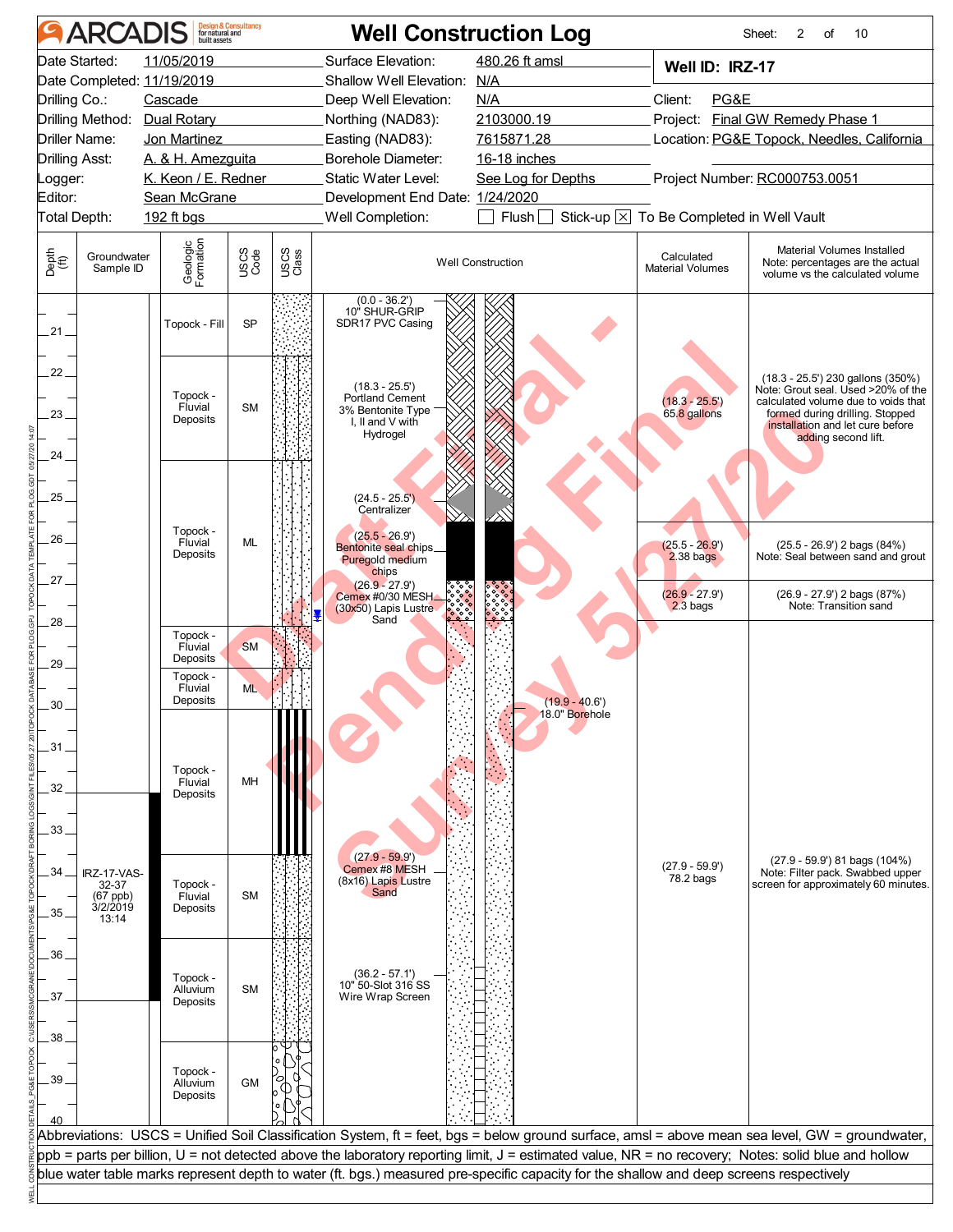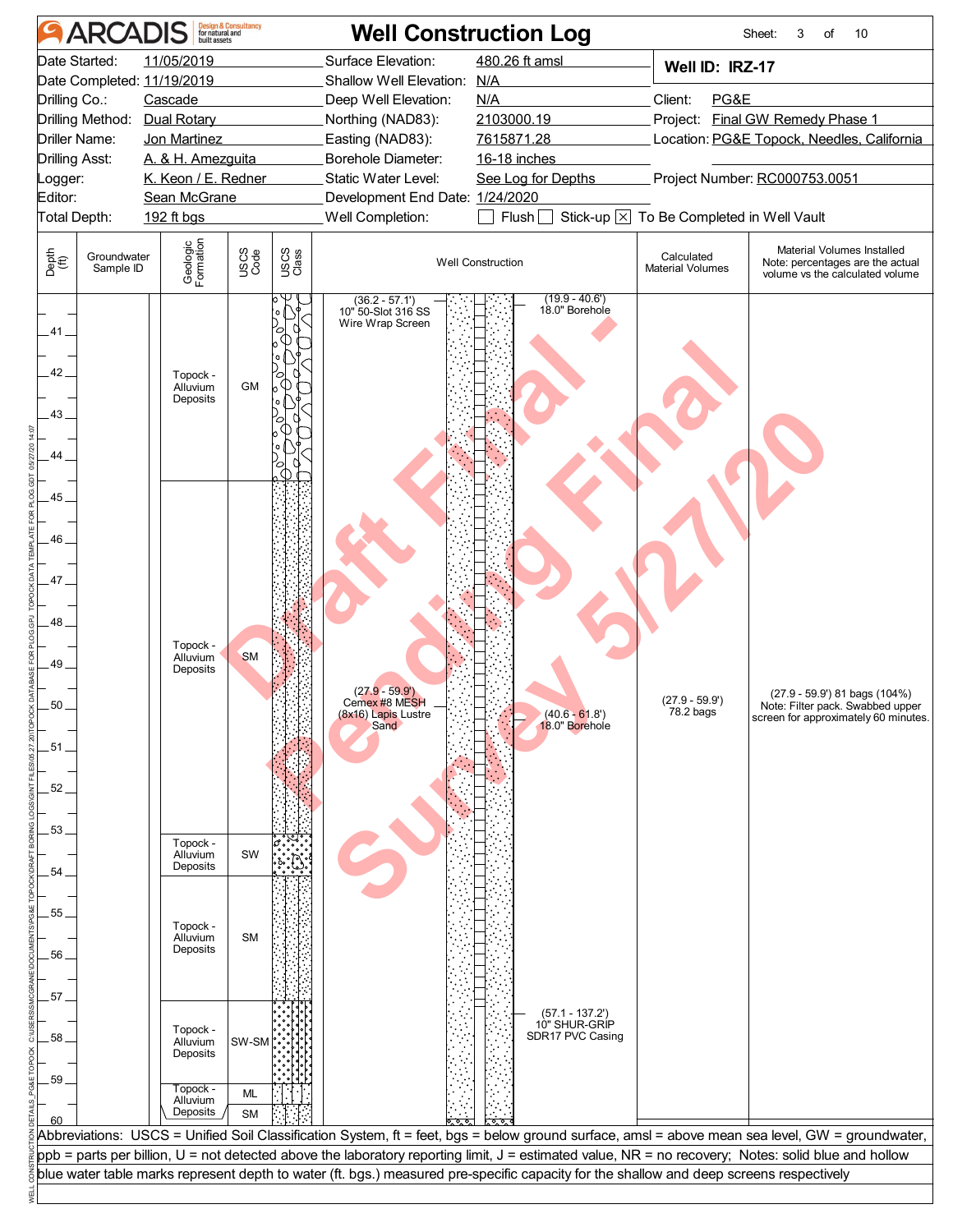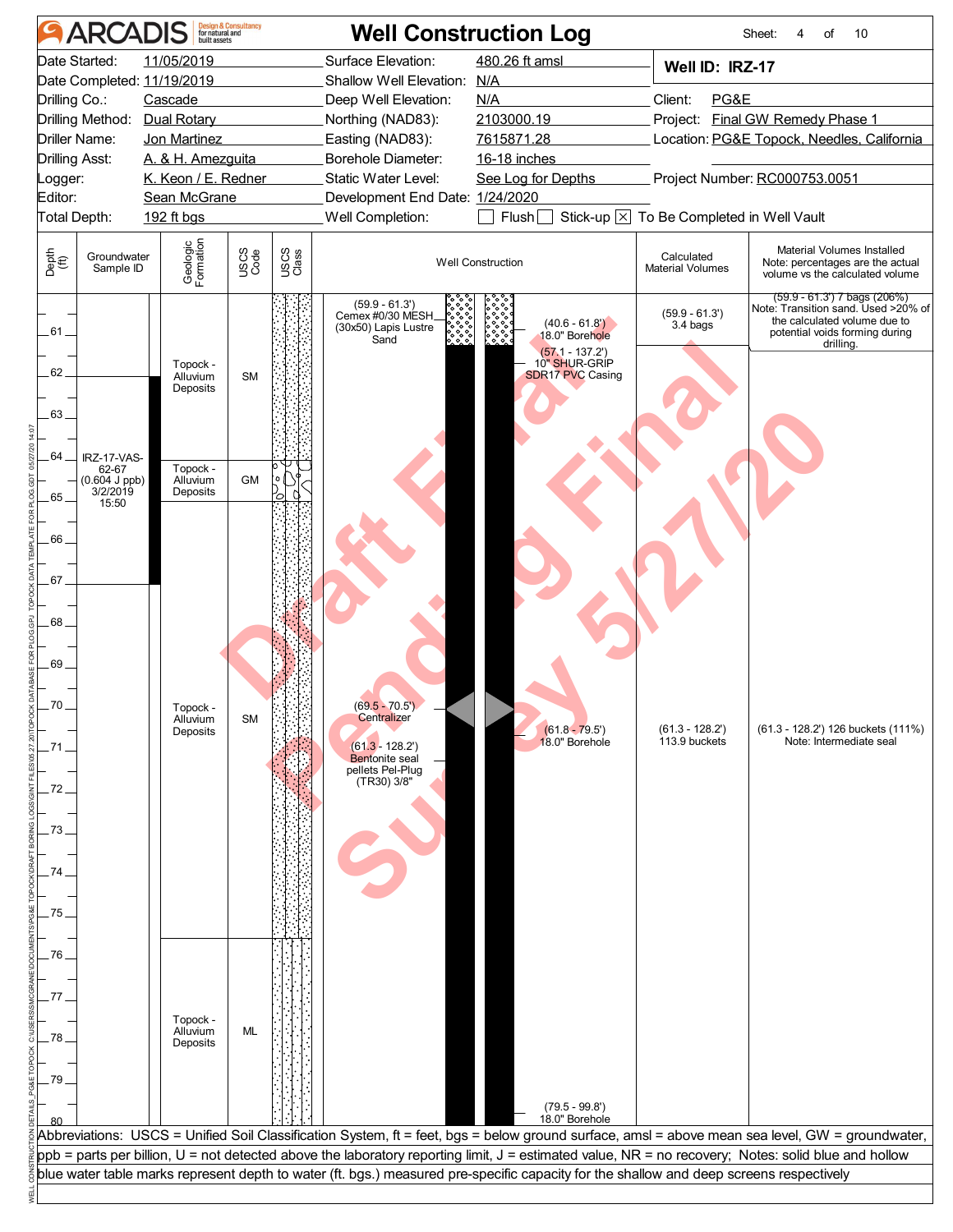| <b>Design &amp; Consultancy</b><br>for natural and<br>built assets<br><b>ARCADIS</b> |                          |                            |              |               | <b>Well Construction Log</b>                        |                                                                                                                                         | Sheet:<br>5<br>of<br>10                  |                                                                                                                                                     |  |
|--------------------------------------------------------------------------------------|--------------------------|----------------------------|--------------|---------------|-----------------------------------------------------|-----------------------------------------------------------------------------------------------------------------------------------------|------------------------------------------|-----------------------------------------------------------------------------------------------------------------------------------------------------|--|
|                                                                                      | Date Started:            | 11/05/2019                 |              |               | Surface Elevation:                                  | 480.26 ft amsl                                                                                                                          | Well ID: IRZ-17                          |                                                                                                                                                     |  |
|                                                                                      |                          | Date Completed: 11/19/2019 |              |               | Shallow Well Elevation:                             | N/A                                                                                                                                     |                                          |                                                                                                                                                     |  |
| Drilling Co.:                                                                        |                          | Cascade                    |              |               | Deep Well Elevation:                                | N/A                                                                                                                                     | Client:<br>PG&E                          |                                                                                                                                                     |  |
|                                                                                      | Drilling Method:         | <b>Dual Rotary</b>         |              |               | Northing (NAD83):                                   | 2103000.19                                                                                                                              |                                          | Project: Final GW Remedy Phase 1                                                                                                                    |  |
|                                                                                      | Driller Name:            | Jon Martinez               |              |               | Easting (NAD83):                                    | 7615871.28                                                                                                                              |                                          | Location: PG&E Topock, Needles, California                                                                                                          |  |
|                                                                                      | <b>Drilling Asst:</b>    | A. & H. Amezguita          |              |               | Borehole Diameter:                                  | 16-18 inches                                                                                                                            |                                          |                                                                                                                                                     |  |
| ogger:                                                                               |                          | K. Keon / E. Redner        |              |               | Static Water Level:                                 | See Log for Depths                                                                                                                      |                                          | Project Number: RC000753.0051                                                                                                                       |  |
| Editor:                                                                              | Total Depth:             | Sean McGrane<br>192 ft bgs |              |               | Development End Date: 1/24/2020<br>Well Completion: | Flush                                                                                                                                   | Stick-up X To Be Completed in Well Vault |                                                                                                                                                     |  |
|                                                                                      |                          |                            |              |               |                                                     |                                                                                                                                         |                                          |                                                                                                                                                     |  |
| Depth<br>(ff)                                                                        | Groundwater<br>Sample ID | Geologic<br>Formation      | USCS<br>Code | USCS<br>Class |                                                     | <b>Well Construction</b>                                                                                                                | Calculated<br><b>Material Volumes</b>    | Material Volumes Installed<br>Note: percentages are the actual<br>volume vs the calculated volume                                                   |  |
|                                                                                      |                          |                            | <b>ML</b>    |               |                                                     | $(57.1 - 137.2')$<br>10" SHUR-GRIP                                                                                                      |                                          |                                                                                                                                                     |  |
| .81 .                                                                                |                          | Topock -                   |              |               |                                                     | SDR17 PVC Casing                                                                                                                        |                                          |                                                                                                                                                     |  |
|                                                                                      |                          | Alluvium                   | <b>SM</b>    |               |                                                     |                                                                                                                                         |                                          |                                                                                                                                                     |  |
| $82 -$                                                                               |                          | Deposits                   |              |               |                                                     |                                                                                                                                         |                                          |                                                                                                                                                     |  |
|                                                                                      |                          |                            |              |               |                                                     |                                                                                                                                         |                                          |                                                                                                                                                     |  |
| 83.                                                                                  |                          |                            |              |               |                                                     |                                                                                                                                         |                                          |                                                                                                                                                     |  |
|                                                                                      |                          |                            |              |               |                                                     |                                                                                                                                         |                                          |                                                                                                                                                     |  |
| 84.                                                                                  |                          | Topock -<br>Alluvium       | <b>ML</b>    |               |                                                     |                                                                                                                                         |                                          |                                                                                                                                                     |  |
|                                                                                      |                          | Deposits                   |              |               |                                                     |                                                                                                                                         |                                          |                                                                                                                                                     |  |
| 85.                                                                                  |                          |                            |              |               |                                                     |                                                                                                                                         |                                          |                                                                                                                                                     |  |
|                                                                                      |                          |                            |              |               |                                                     |                                                                                                                                         |                                          |                                                                                                                                                     |  |
| 86.                                                                                  |                          |                            |              |               |                                                     |                                                                                                                                         |                                          |                                                                                                                                                     |  |
|                                                                                      |                          |                            |              |               |                                                     |                                                                                                                                         |                                          |                                                                                                                                                     |  |
| 87                                                                                   |                          | Topock -<br>Alluvium       | SM           |               |                                                     |                                                                                                                                         |                                          |                                                                                                                                                     |  |
|                                                                                      |                          | Deposits                   |              |               |                                                     |                                                                                                                                         |                                          |                                                                                                                                                     |  |
|                                                                                      |                          |                            |              |               |                                                     |                                                                                                                                         |                                          |                                                                                                                                                     |  |
| .88                                                                                  |                          |                            |              |               |                                                     |                                                                                                                                         |                                          |                                                                                                                                                     |  |
|                                                                                      |                          |                            |              |               |                                                     |                                                                                                                                         |                                          |                                                                                                                                                     |  |
| 89                                                                                   |                          |                            |              |               |                                                     |                                                                                                                                         |                                          |                                                                                                                                                     |  |
| 90                                                                                   |                          |                            |              |               | $(61.3 - 128.2')$<br>Bentonite seal                 | $(79.5 - 99.8)$                                                                                                                         | $(61.3 - 128.2')$                        | (61.3 - 128.2') 126 buckets (111%)                                                                                                                  |  |
|                                                                                      |                          |                            |              |               | pellets Pel-Plug<br>(TR30) 3/8"                     | 18.0" Borehole                                                                                                                          | 113.9 buckets                            | Note: Intermediate seal                                                                                                                             |  |
|                                                                                      |                          |                            |              |               |                                                     |                                                                                                                                         |                                          |                                                                                                                                                     |  |
| $-91 -$                                                                              |                          |                            |              |               |                                                     |                                                                                                                                         |                                          |                                                                                                                                                     |  |
|                                                                                      |                          |                            |              |               |                                                     |                                                                                                                                         |                                          |                                                                                                                                                     |  |
| 92.                                                                                  |                          | Topock -<br>Alluvium       | <b>ML</b>    |               |                                                     |                                                                                                                                         |                                          |                                                                                                                                                     |  |
| 93.                                                                                  |                          | Deposits                   |              |               |                                                     |                                                                                                                                         |                                          |                                                                                                                                                     |  |
|                                                                                      |                          |                            |              |               |                                                     |                                                                                                                                         |                                          |                                                                                                                                                     |  |
| 94                                                                                   |                          |                            |              |               |                                                     |                                                                                                                                         |                                          |                                                                                                                                                     |  |
|                                                                                      |                          |                            |              |               |                                                     |                                                                                                                                         |                                          |                                                                                                                                                     |  |
| 95                                                                                   |                          |                            |              |               |                                                     |                                                                                                                                         |                                          |                                                                                                                                                     |  |
|                                                                                      |                          |                            |              |               |                                                     |                                                                                                                                         |                                          |                                                                                                                                                     |  |
| 96.                                                                                  |                          |                            |              |               |                                                     |                                                                                                                                         |                                          |                                                                                                                                                     |  |
|                                                                                      |                          |                            |              |               |                                                     |                                                                                                                                         |                                          |                                                                                                                                                     |  |
| .97.                                                                                 |                          |                            |              |               |                                                     |                                                                                                                                         |                                          |                                                                                                                                                     |  |
|                                                                                      |                          |                            |              |               |                                                     |                                                                                                                                         |                                          |                                                                                                                                                     |  |
|                                                                                      |                          |                            |              |               |                                                     |                                                                                                                                         |                                          |                                                                                                                                                     |  |
| .98                                                                                  |                          | Topock -<br>Alluvium       | SM           |               |                                                     |                                                                                                                                         |                                          |                                                                                                                                                     |  |
|                                                                                      |                          | Deposits                   |              |               |                                                     |                                                                                                                                         |                                          |                                                                                                                                                     |  |
| 99                                                                                   |                          |                            |              |               |                                                     |                                                                                                                                         |                                          |                                                                                                                                                     |  |
|                                                                                      |                          |                            |              |               |                                                     |                                                                                                                                         |                                          |                                                                                                                                                     |  |
| 100                                                                                  |                          |                            |              |               |                                                     |                                                                                                                                         |                                          | Abbreviations: USCS = Unified Soil Classification System, ft = feet, bgs = below ground surface, amsl = above mean sea level, GW = groundwater,     |  |
|                                                                                      |                          |                            |              |               |                                                     |                                                                                                                                         |                                          | ppb = parts per billion, U = not detected above the laboratory reporting limit, J = estimated value, NR = no recovery; Notes: solid blue and hollow |  |
|                                                                                      |                          |                            |              |               |                                                     | blue water table marks represent depth to water (ft. bgs.) measured pre-specific capacity for the shallow and deep screens respectively |                                          |                                                                                                                                                     |  |
|                                                                                      |                          |                            |              |               |                                                     |                                                                                                                                         |                                          |                                                                                                                                                     |  |
|                                                                                      |                          |                            |              |               |                                                     |                                                                                                                                         |                                          |                                                                                                                                                     |  |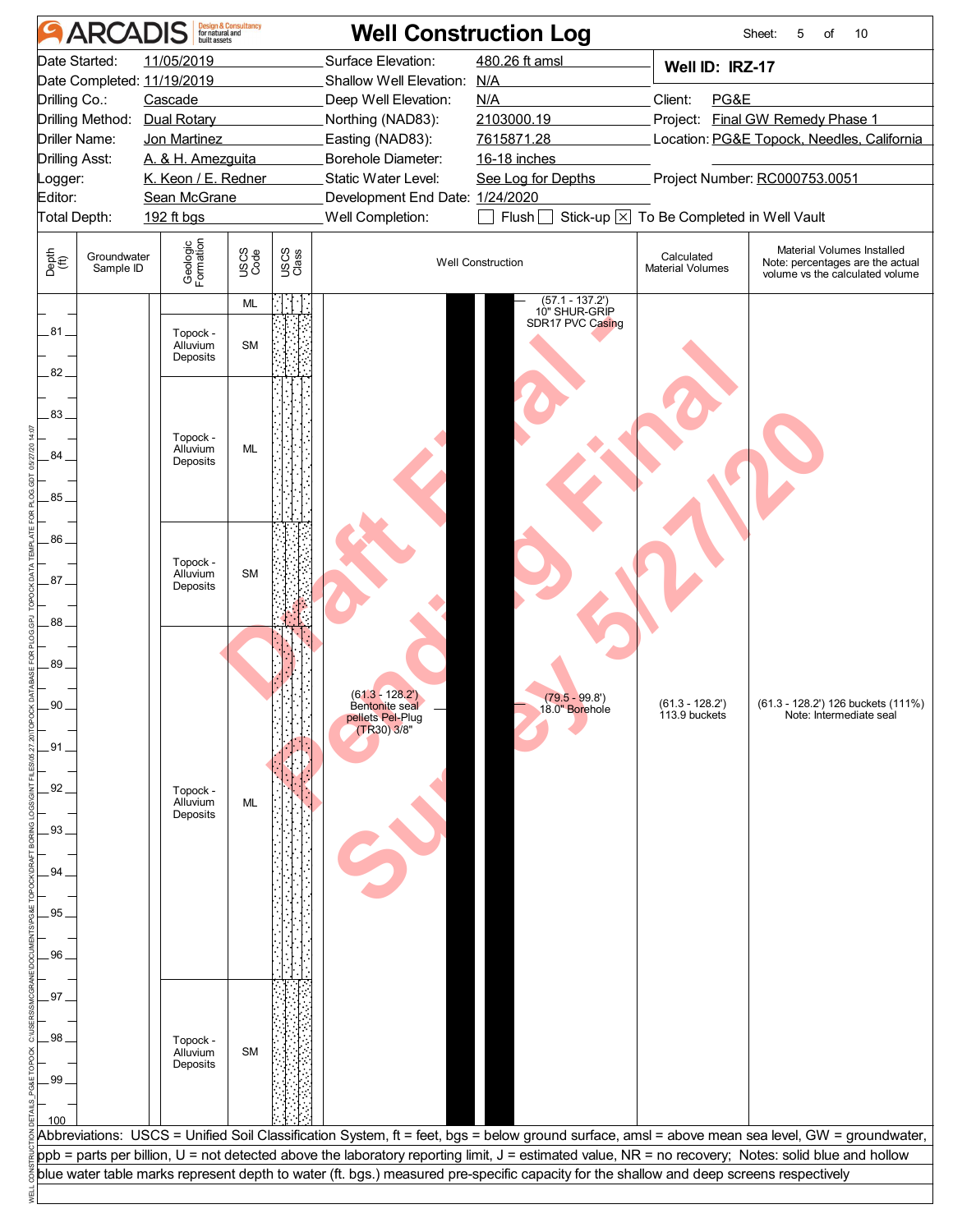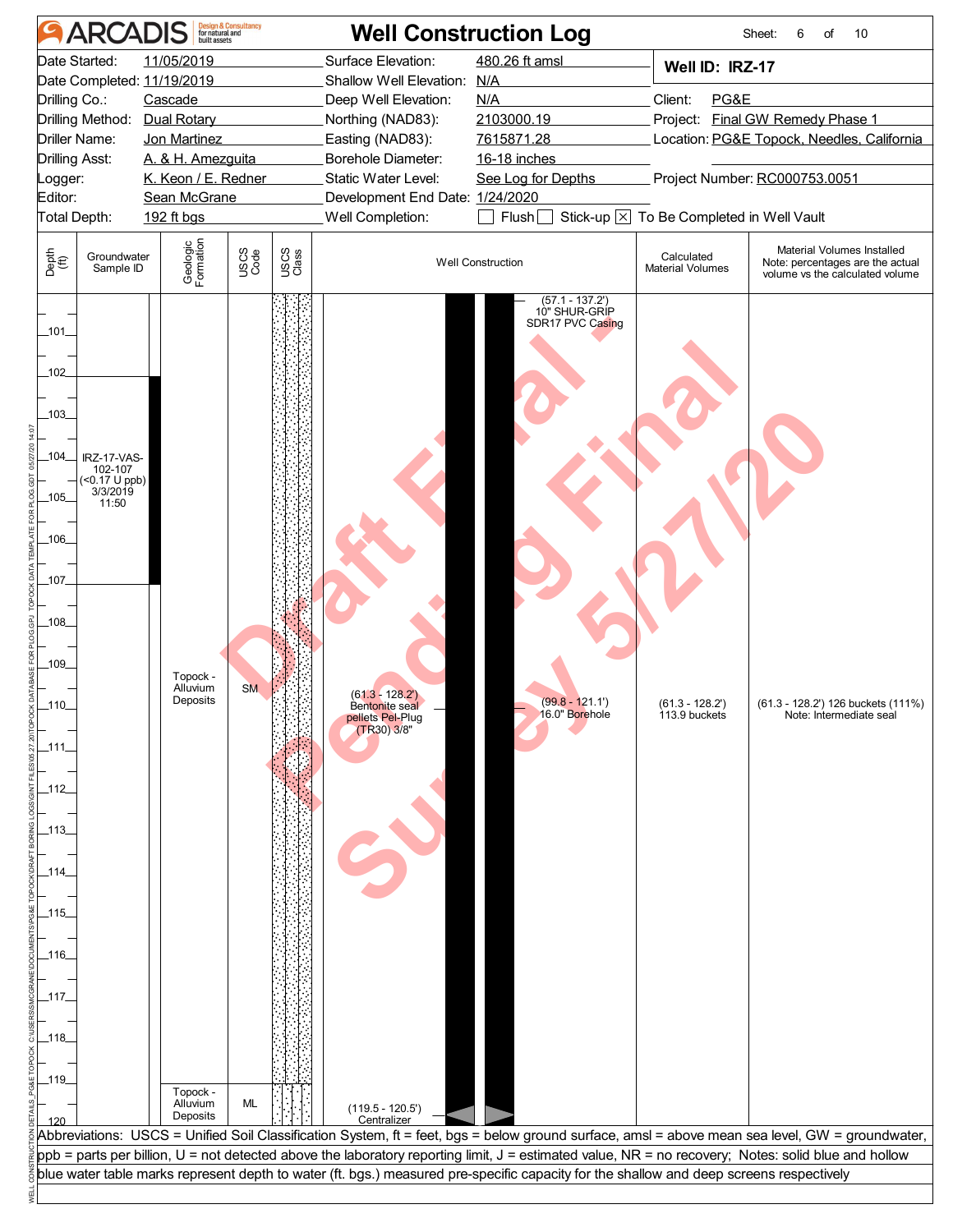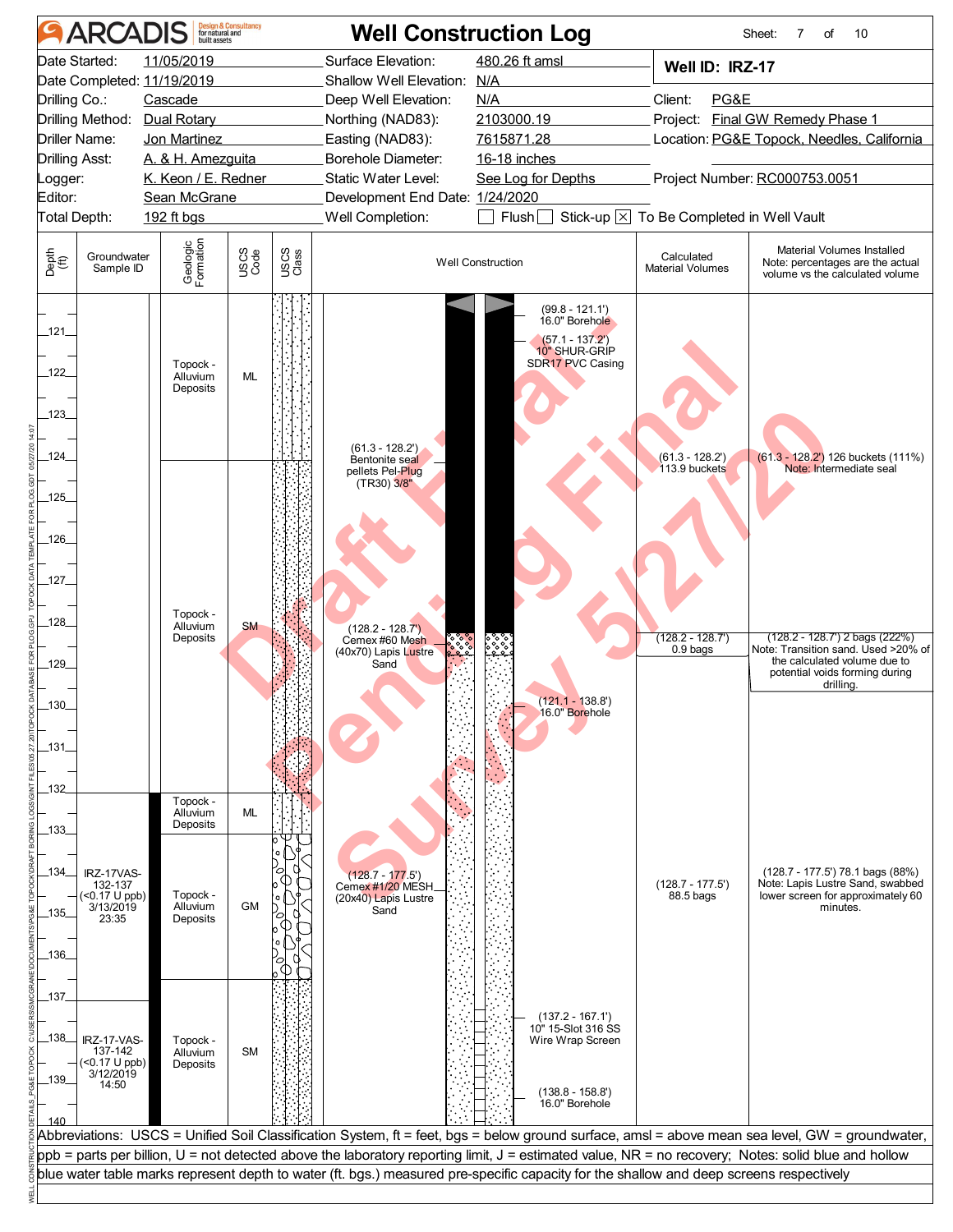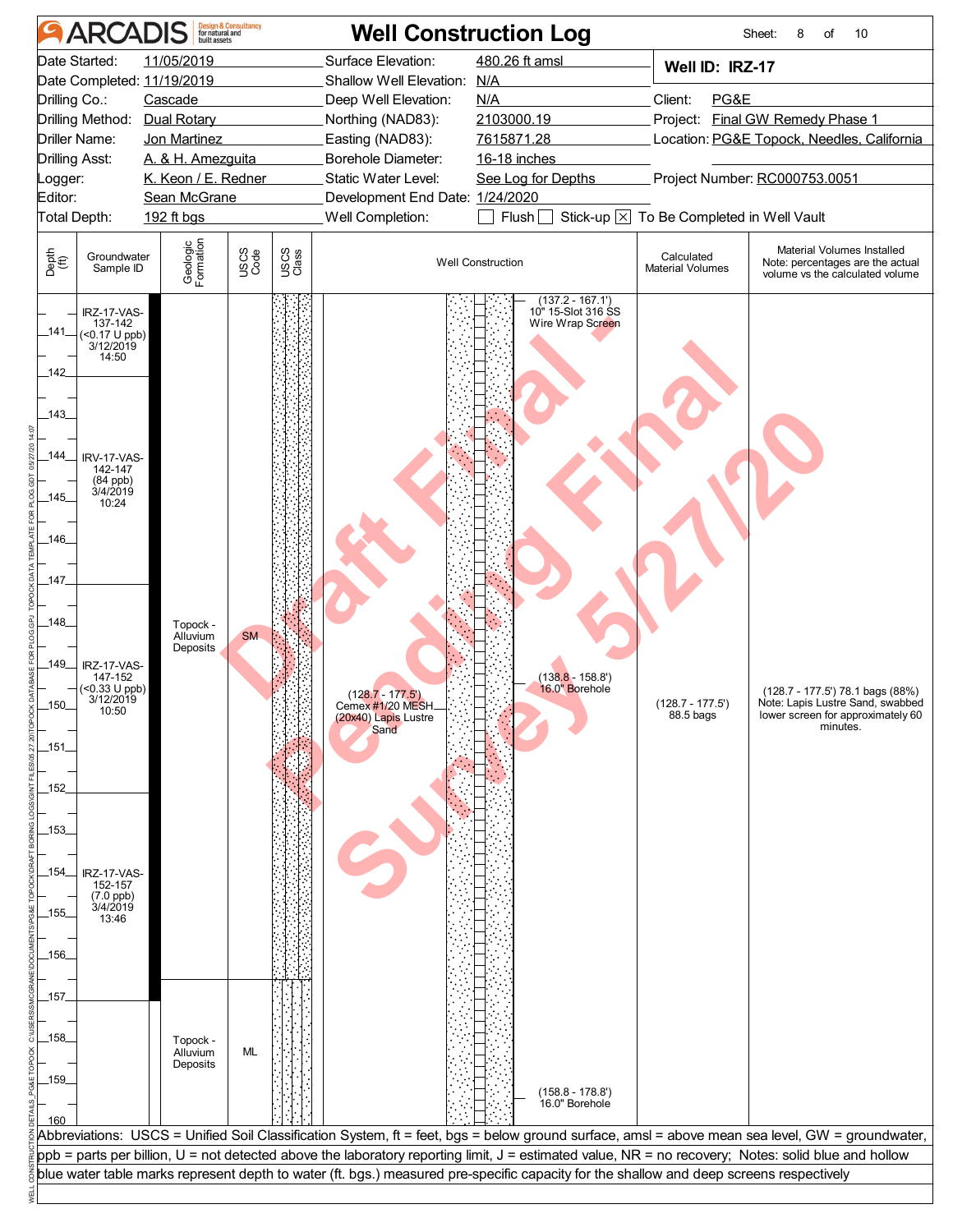